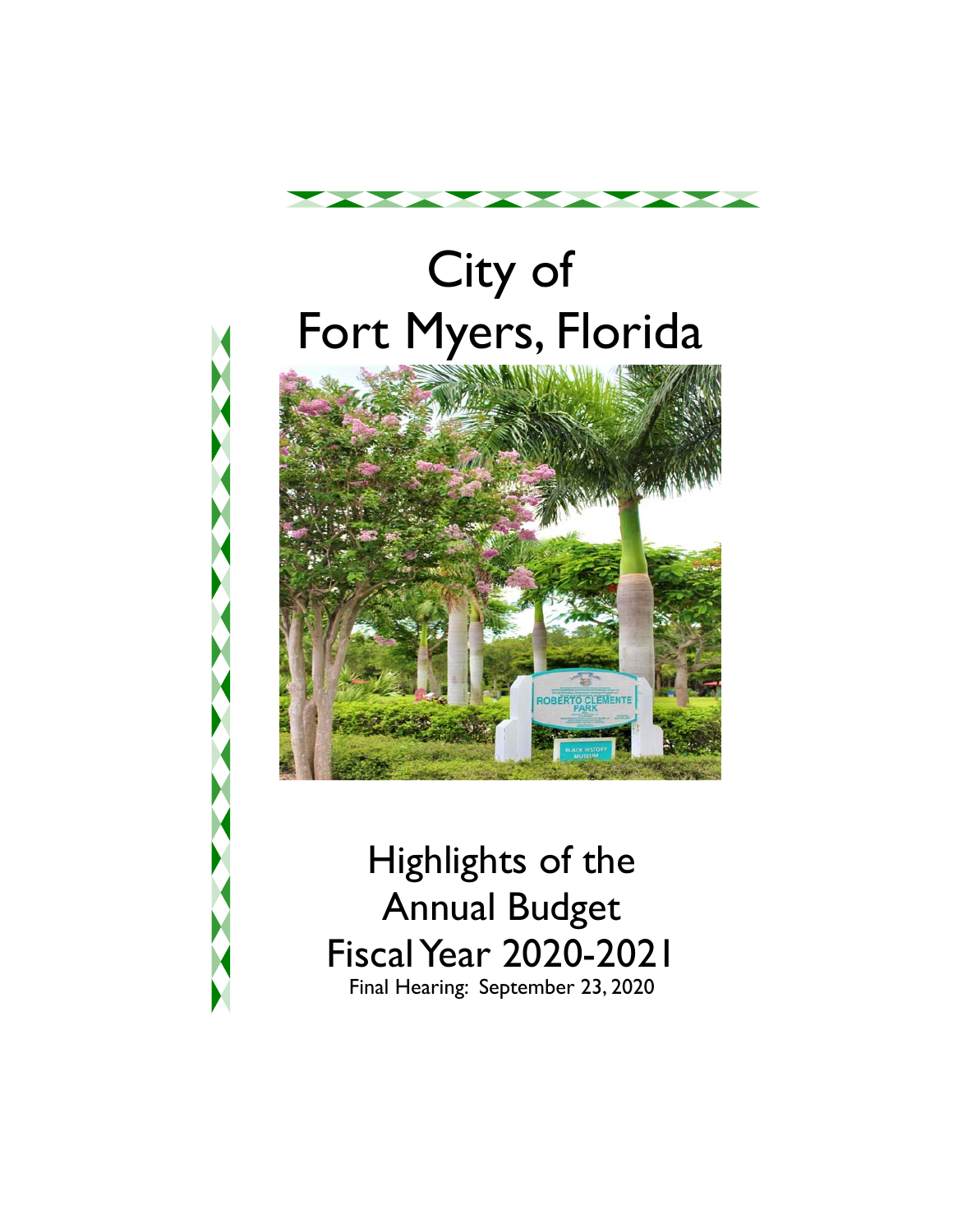| <b>Mayor</b>                              |        |
|-------------------------------------------|--------|
| Randall P. Henderson, Jr.                 |        |
| <b>City Council</b>                       |        |
| <b>Teresa Watkins Brown</b>               | Ward 1 |
| Johnny Streets, Jr.                       | Ward 2 |
| <b>Terolyn Watson</b>                     | Ward 3 |
| <b>Kevin Anderson</b>                     | Ward 4 |
| <b>Fred Burson</b>                        | Ward 5 |
| <b>Gaile Anthony</b>                      | Ward 6 |
| <b>City Manager</b><br>Saeed Kazemi, P.E. |        |
|                                           |        |
|                                           |        |
|                                           |        |
|                                           |        |
|                                           |        |
|                                           |        |
|                                           |        |
|                                           |        |
|                                           |        |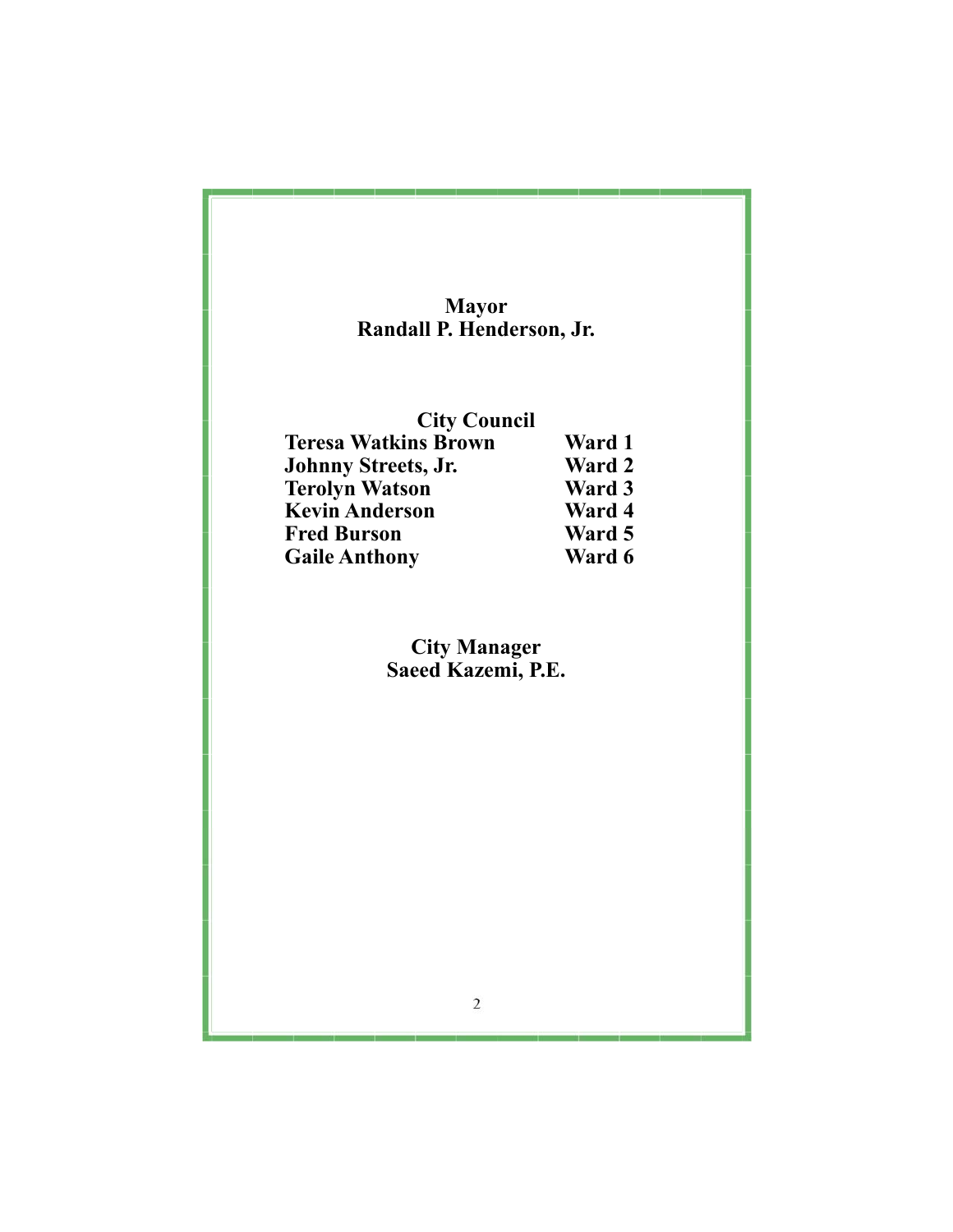### **About this document:**

This document provides a summary of the highlights to the City of Fort Myers Fiscal Year 2021 Budget including revenues the City expects to receive and the planned areas for where the money will be spent.

 This proposed budget is a deliberate balance of revenues and tion for provision of core services and Council initiatives. Two expenditures prepared in accordance with Florida's statutory Truth in Millage process and best serves the City's prioritizabudget workshops were held during the past several months to provide the opportunity for City Council to discuss the budget.

 Due to the fiscal pressures presented by COVID-19, a Fiscal Innovations Team (FIT) was formed to examine trends of real estate, permitting, unemployment and revenue collections both locally and regionally and the team provided direction toward developing this years budget and future projections.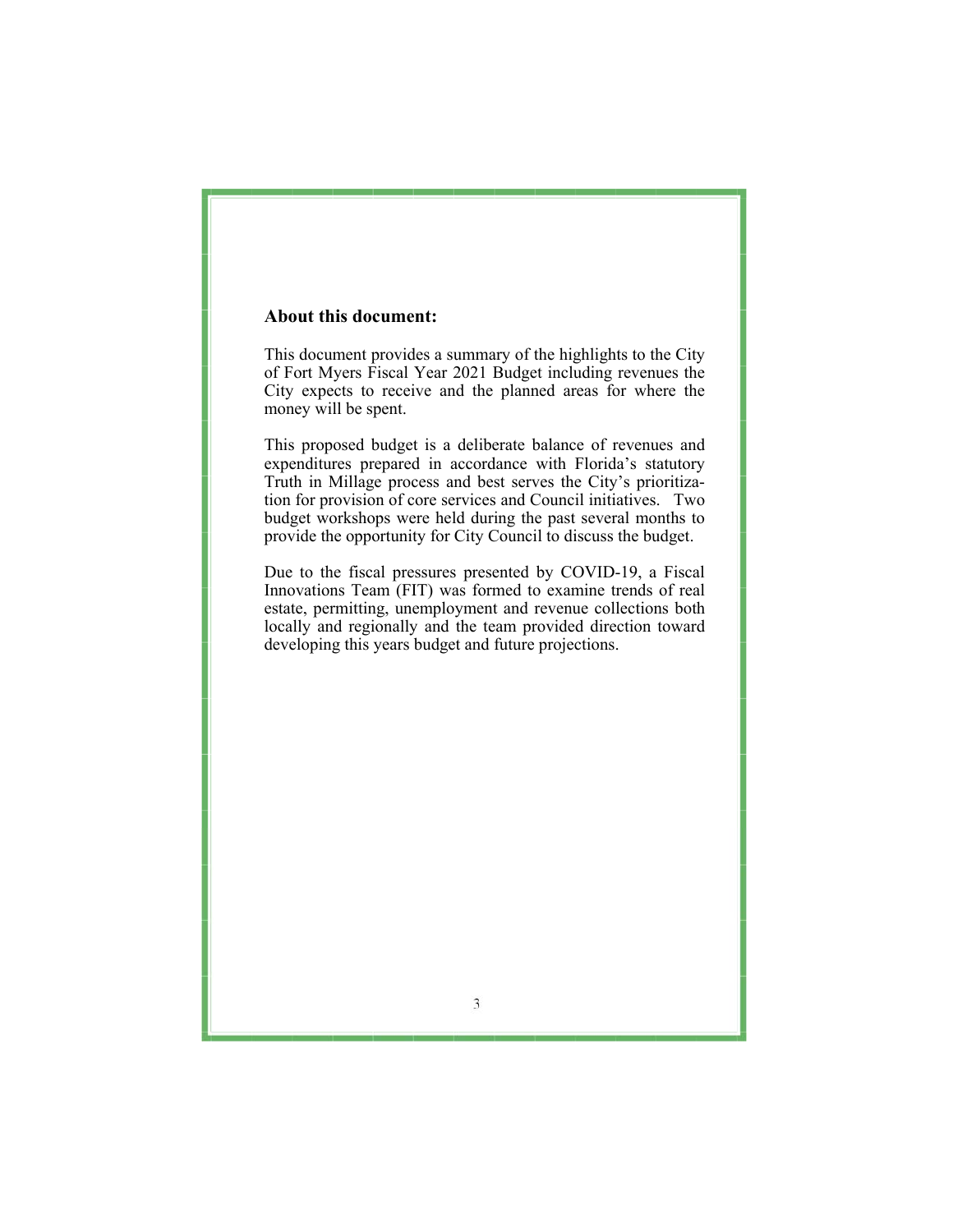#### **General Fund Budget Highlights—Revenues:**

- Levies the rolled-back millage rate with no other increases to rates or fees.
- creases of 4.79% in existing properties. The tentative millage rate of The City's certified taxable property values increase 687.1 million, or 9.67%, with \$346.6 million in new construction and average in-7.9643, which is the rolled-back rate, is reduced from the prior year's millage rate of 8.2500 and provides an Ad Valorem revenue budget of \$59.6 million, an increase of \$3.6 million in revenue.

The chart below shows a 15-year trend in the City's taxable property values and the respective millage rate.

| <b>Tax Year</b> | <b>Taxable Value</b> | <b>Millage</b><br>Rate | <b>Tax Revenue</b><br><b>Budget</b> |
|-----------------|----------------------|------------------------|-------------------------------------|
| 2006            | 5,936,396,097        | 6.8000                 | 37,907,900                          |
| 2007            | 7,044,026,365        | 6.2560                 | 41,593,900                          |
| 2008            | 6,846,798,548        | 7.1634                 | 46,411,500                          |
| 2009            | 5,384,093,872        | 7.4000                 | 38,226,400                          |
| 2010            | 4,340,690,277        | 8.4000                 | 34,676,300                          |
| 2011            | 4,077,042,379        | 8.4000                 | 32,730,300                          |
| 2012            | 4,065,886,024        | 8.7760                 | 34,113,400                          |
| 2013            | 4,200,257,846        | 8.7760                 | 35,146,200                          |
| 2014            | 4,556,320,495        | 8.7760                 | 38,239,300                          |
| 2015            | 4,976,882,235        | 8.7760                 | 41,584,300                          |
| 2016            | 5,481,213,852        | 8.7500                 | 45,573,400                          |
| 2017            | 6, 122, 141, 000     | 8.6500                 | 50,433,500                          |
| 2018            | 6,637,122,000        | 8.4500                 | 53,214,100                          |
| 2019            | 7,104,946,482        | 8.2500                 | 55,944,700                          |
| 2020            | 7,792,082,870        | 7.9643                 | 59,576,100                          |

• General Fund reserves in the total amount of \$8.5 million are used to balance the budget. The ending reserve balance is projected to be \$21.5 million, representing 16.3% of the General Fund budget.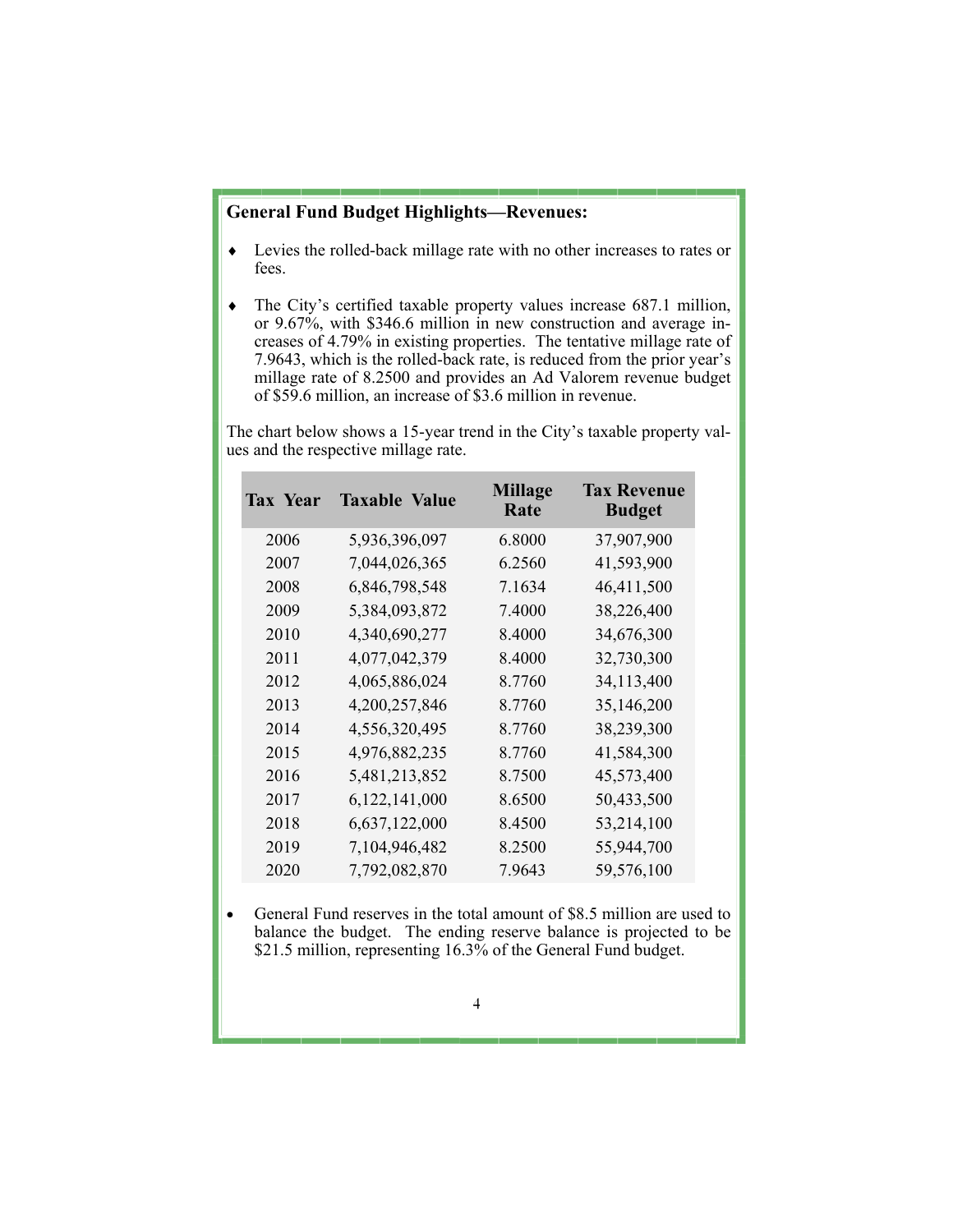# **General Fund Budget Highlights-Expenditures: General Fund Budget Highlights—Expenditures:**

- ♦ Adds a Diversity and Inclusion Analyst position. Adds a Diversity and Inclusion Analyst position.
- ♦ Includes employee salary adjustments in accordance with union Includes employee salary adjustments in accordance with union contracts. contracts.
- $\bullet$  Pension costs for FY2021 as a % of payroll for all three plans are reduced for a total savings of \$1.7 million to the General are reduced for a total savings of \$1.7 million to the General Fund. Fund.
- Health insurance cost and benefits stay the same as FY2020.
- Adds (10) Police Officers funded partially through a 2020 COPS grant for a Community Policing Initiative-City funds 60% of salaries and benefits and operating supplies. Adds (10) Police Officers funded partially through a 2020 COPS grant for a Community Policing Initiative—City funds 60% of salaries and benefits and operating supplies.
- ♦ Includes a total of \$1.0 million dollars in funding for Commu- Includes a total of \$1.0 million dollars in funding for Community Programs including: nity Programs including:
	- Community Career Initiative, \$140,400
	- ♦ Step Up to Work Summer Youth Program. \$44,900 Step Up to Work Summer Youth Program, \$44,900
	- ♦ City services grants for Special Events. \$152,200 City services grants for Special Events, \$152,200
	- ♦ Summer Youth Program Scholarships. \$35,000 Summer Youth Program Scholarships, \$35,000
	- ♦ Programs at STARS/PAL and Council Discretionary. Programs at STARS/PAL and Council Discretionary, \$354.100 \$354,100
	- Garden Council (pass-through). \$65.300 Garden Council (pass-through), \$65,300
	- ♦ Neighborhood Improvement Funds. \$35.000 Neighborhood Improvement Funds, \$35,000
	- Arts and Culture & Black History Society, \$165,000
	- ♦ Annual Edison Awards Ceremony/Innovation Show- Annual Edison Awards Ceremony/Innovation Showcase, \$25,000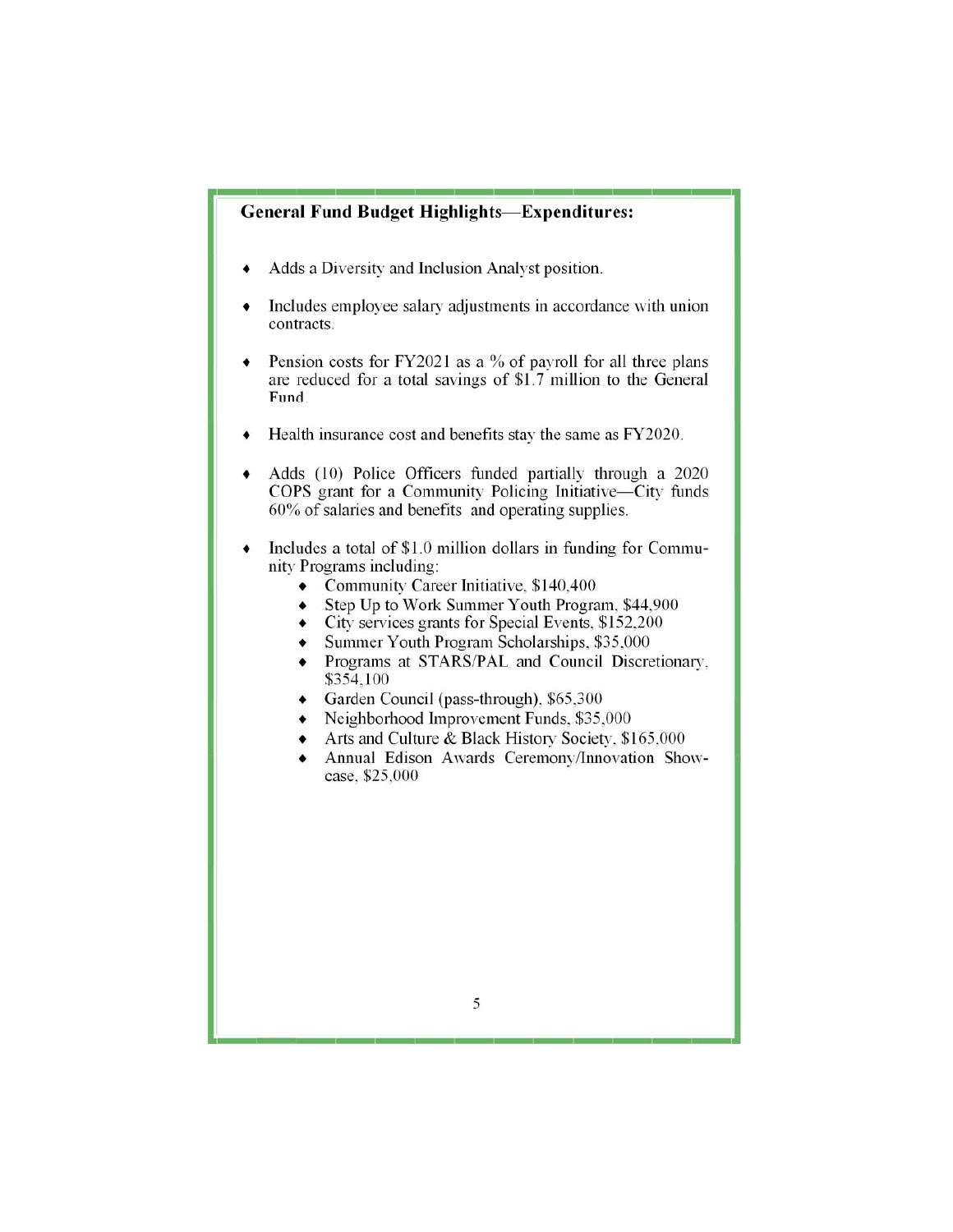| <b>General Fund Budget at a Glance:</b><br>(amounts are reported in millions) |                         |       |    |         |        |                |          |  |
|-------------------------------------------------------------------------------|-------------------------|-------|----|---------|--------|----------------|----------|--|
|                                                                               |                         |       |    | \$<br>% |        |                |          |  |
|                                                                               | FY2021<br><b>FY2020</b> |       |    |         | Change |                |          |  |
| <b>Revenues:</b>                                                              |                         |       |    |         |        |                |          |  |
| Taxes                                                                         | \$                      | 71.5  | \$ | 75.7    | \$     | 4.2            | 5.9%     |  |
| Licenses & Permits                                                            | \$                      | 10.5  | \$ | 10.3    | \$     | (0.2)          | $-1.9%$  |  |
| <b>Fire Assessment Fee</b>                                                    | \$                      | 3.9   | \$ | 4.1     | \$     | 0.2            | 5.1%     |  |
| Intergovernmental                                                             | \$                      | 18.1  | \$ | 18.3    | \$     | 0.2            | 1.1%     |  |
| <b>Charges for Services</b>                                                   | \$                      | 1.9   | \$ | 2.0     | \$     | 0.1            | 5.3%     |  |
| <b>General Administration</b>                                                 | \$                      | 6.5   | \$ | 6.4     | \$     | (0.1)          | $-1.5%$  |  |
| Miscellaneous                                                                 | \$                      | 3.0   | \$ | 3.4     | \$     | 0.4            | 13.3%    |  |
| Transfers from other funds                                                    | \$                      | 4.0   | \$ | 2.9     | \$     | (1.1)          | $-27.5%$ |  |
| <b>Appropriated Reserves</b>                                                  | \$                      | 10.4  | \$ | 8.5     | \$     | (1.9)          | $-18.3%$ |  |
| <b>TOTAL REVENUES \$</b>                                                      |                         | 129.8 | \$ | 131.6   | \$     | 1.8            | 1.4%     |  |
|                                                                               |                         |       |    |         |        |                |          |  |
| <b>Expenditures</b>                                                           |                         |       |    |         |        |                |          |  |
| <b>General Government</b><br><b>Public Safety</b>                             | \$                      | 17.9  | \$ | 18.7    | \$     | 0.8            | 4.5%     |  |
| Police/Dispatch                                                               | \$                      | 54.5  | \$ | 53.2    | \$     | (1.3)          | $-2.4%$  |  |
| <b>Fire Department</b>                                                        | \$                      | 25.0  | \$ | 25.8    | \$     | 0.8            | 3.2%     |  |
| <b>Code Enforcement</b>                                                       | \$                      | 1.8   | \$ | 1.8     | \$     | ÷,             | 0.0%     |  |
| <b>Total Public Safety \$</b>                                                 |                         | 81.3  | \$ | 80.8    | \$     | (0.5)          | $-0.6%$  |  |
| Physical Environment/                                                         |                         |       |    |         |        |                |          |  |
| Transportation                                                                | \$                      | 8.4   | \$ | 8.7     | \$     | 0.3            | 3.6%     |  |
| Recreation/Culture                                                            | \$                      | 4.0   | \$ | 4.3     | \$     | 0.3            | 7.5%     |  |
| Debt Service                                                                  | \$                      | 10.1  | \$ | 10.2    | \$     | 0.1            | 1.0%     |  |
| <b>Capital Funding</b>                                                        | \$                      | 0.5   | \$ | 0.5     | \$     |                | 0.0%     |  |
| <b>Transfers</b>                                                              |                         |       |    |         |        |                |          |  |
| <b>TIF Districts</b>                                                          | \$                      | 3.8   | \$ | 4.2     | \$     | 0.4            | 10.5%    |  |
| <b>Other Fund Subsidies</b>                                                   | \$                      | 1.4   | \$ | 1.8     | \$     | 0.4            | 28.6%    |  |
| <b>Total Transfers \$</b>                                                     |                         | 5.2   | \$ | 6.0     | \$     | 0.8            | 15.4%    |  |
| Insurance                                                                     | \$                      | 2.4   | \$ | 2.4     | \$     | $\blacksquare$ | 0.0%     |  |
| <b>TOTAL EXPENDITURES \$</b>                                                  |                         | 129.8 | \$ | 131.6   | \$     | 1.8            | 1.4%     |  |
|                                                                               |                         |       |    |         |        |                |          |  |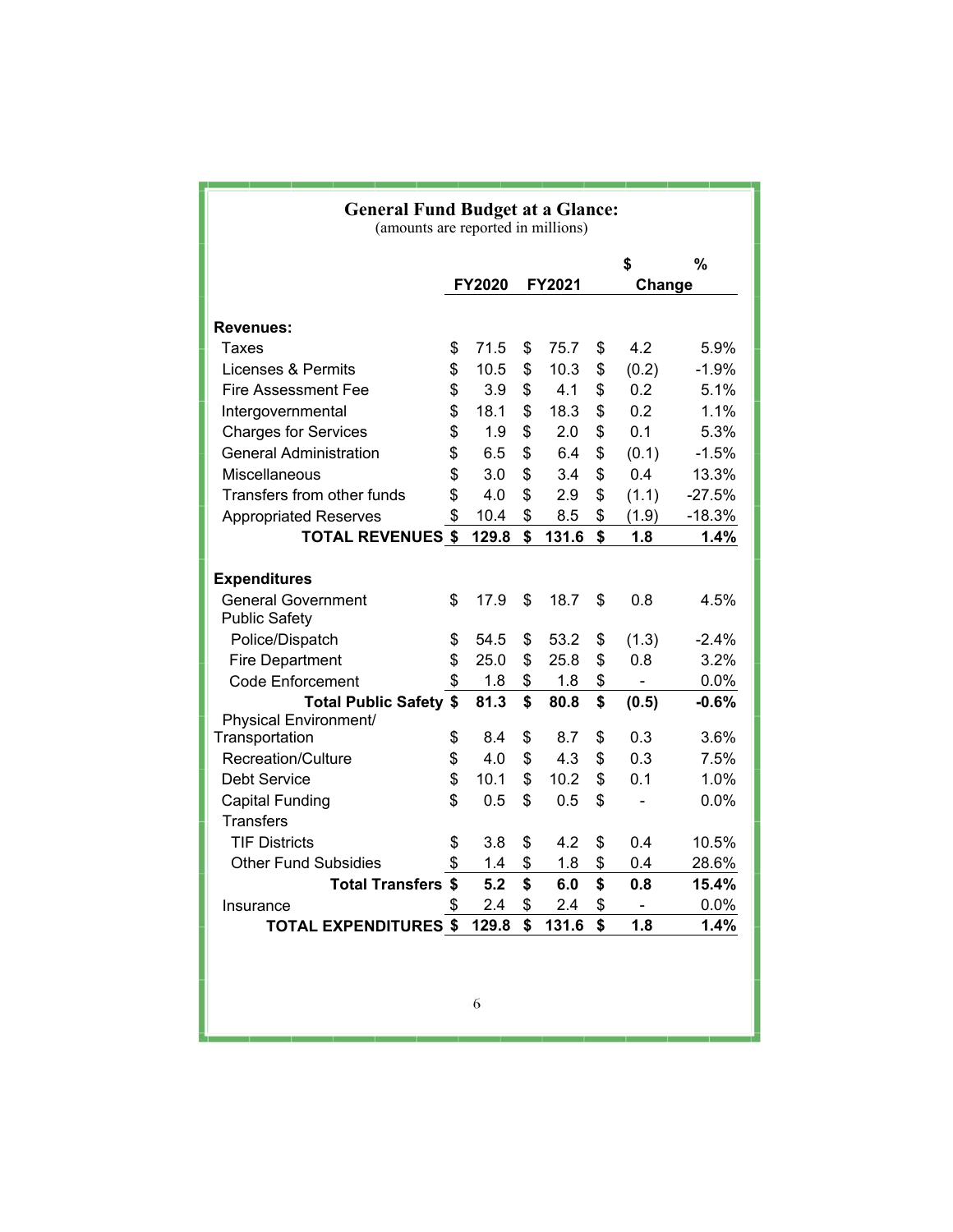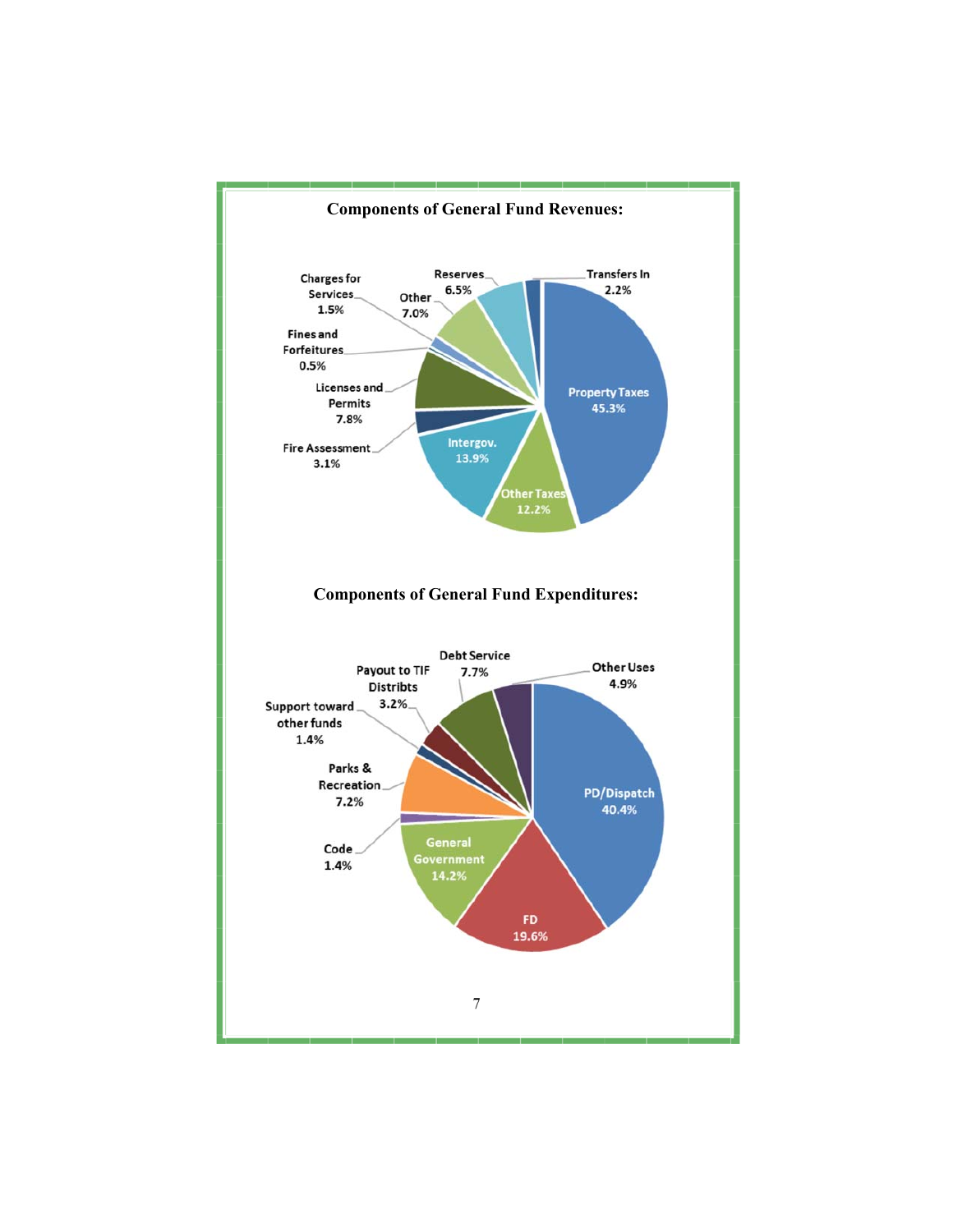## **Other City Funds Operating Budget Highlights:**

- Similar to the General Fund, there are no rate or fee increases imposed by our other City Funds.
- No addition in the number of full-time positions.
- tively impacted by reduced fuel purchases due to COVID- 19 as well as a full year of a reduced allocation of the 6 agreement that went into effect January 1, 2020. Total fund revenues decrease from FY2020 by an estimated dy requirement from the General Fund from \$278,300 to The Street Maintenance Fund revenues have been negacent fuel tax from Lee County based on a new 30 year \$725,000 and therefore results in an increase in the subsi-\$713,300, or \$435,000.
- The Attainable Workforce Housing Fund provides a onetime \$1.5 million contribution towards a trust fund to address the community need for workforce housing in the City. The City will partner with the Southwest Florida Community Foundation to administer a program that will further encourage private investment towards this fund.
- In the Building, Permits and Inspection Fund, Building, Permitting and Plan Review fees remain reduced 75% for a period of one year. BPI funds 20% of ten Code Enforcement Officers' salaries and benefits.
- Utility Fund reduces its debt service cost by \$4.94 million, from \$25.42 million to \$20.48 million thanks to recently refinanced debt producing interest savings without extending the terms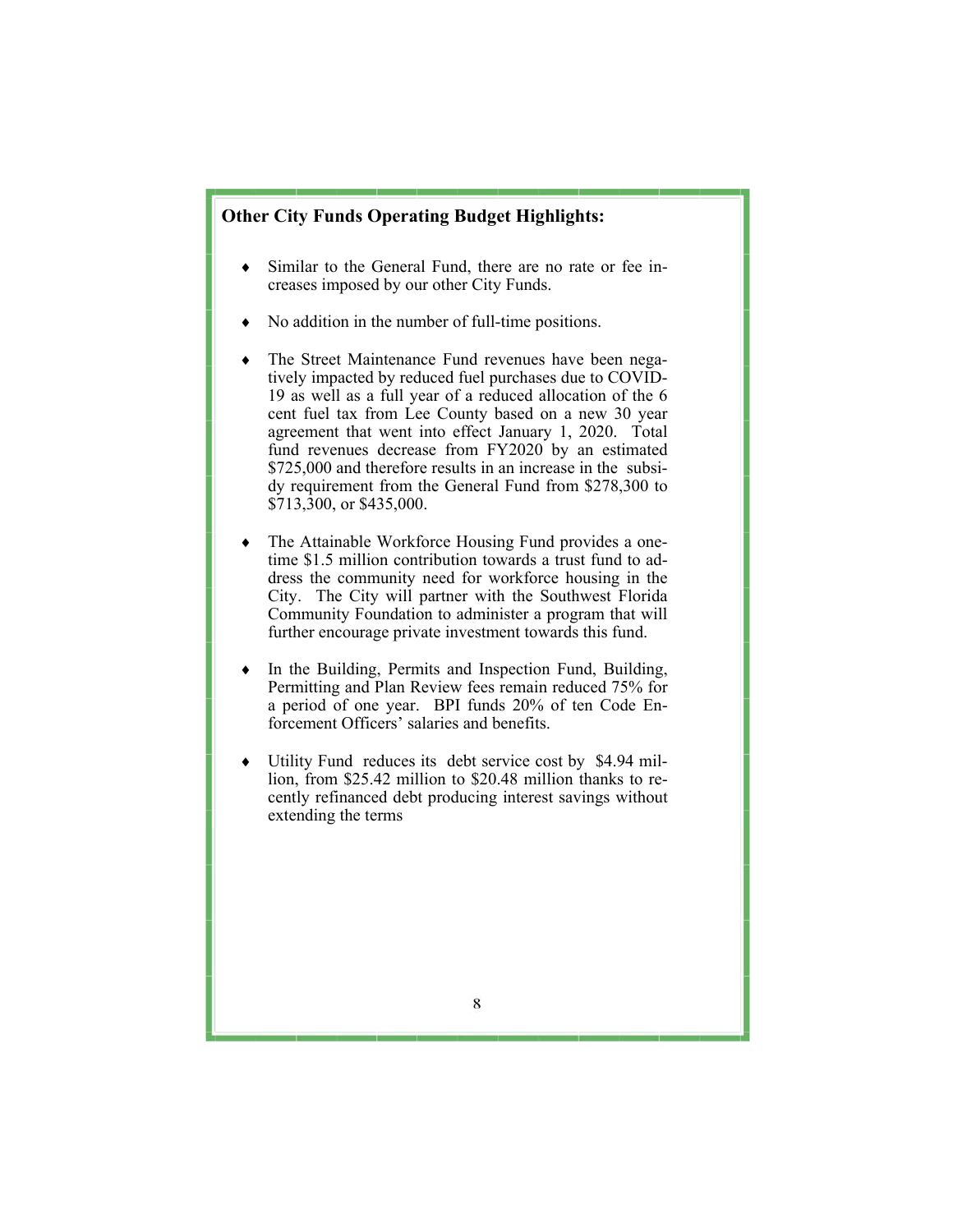| <b>Citywide Budget at a Glance</b><br>(amounts are reported in millions)                                                                                                                                                                                                                       |                                                          |                                                                                      |                                                                |                                                                                     |                                                                |                                                                                   |                                                                                                            |  |
|------------------------------------------------------------------------------------------------------------------------------------------------------------------------------------------------------------------------------------------------------------------------------------------------|----------------------------------------------------------|--------------------------------------------------------------------------------------|----------------------------------------------------------------|-------------------------------------------------------------------------------------|----------------------------------------------------------------|-----------------------------------------------------------------------------------|------------------------------------------------------------------------------------------------------------|--|
| <b>By Fund Type</b>                                                                                                                                                                                                                                                                            | FY2020                                                   |                                                                                      | FY2021                                                         |                                                                                     |                                                                | Change                                                                            |                                                                                                            |  |
| <b>General Fund</b><br><b>Utility Fund</b><br>All Other Enterprise Funds<br><b>Debt Service Funds</b><br><b>Capital Improvement Funds</b><br><b>Internal Service Funds</b><br><b>CRA</b><br><b>Special Revenue Funds</b><br><b>Trust &amp; Agency Funds</b><br><b>TOTAL CITYWIDE BUDGET \$</b> | \$<br>\$<br>\$<br>\$<br>\$<br>\$<br>\$<br>\$<br>\$       | 129.8<br>125.6<br>46.5<br>44.8<br>39.7<br>25.4<br>7.4<br>7.7<br>39.8<br>466.7        | \$<br>\$<br>\$<br>\$<br>\$<br>\$<br>\$<br>\$<br>\$<br>\$       | 131.6<br>121.0<br>43.8<br>19.3<br>21.1<br>25.6<br>13.0<br>9.5<br>39.7<br>424.6      | \$<br>\$<br>\$<br>\$<br>\$<br>\$<br>\$<br>\$<br>\$<br>\$       | 1.8<br>(4.6)<br>(2.7)<br>(25.5)<br>(18.6)<br>0.2<br>5.6<br>1.8<br>(0.1)<br>(42.1) | 1.4%<br>$-3.7%$<br>$-5.8%$<br>$-56.9%$<br>-46.9%<br>0.8%<br>75.7%<br>23.4%<br>$-0.3%$<br>$-9.0%$           |  |
| <b>By Function</b>                                                                                                                                                                                                                                                                             |                                                          |                                                                                      |                                                                |                                                                                     |                                                                |                                                                                   |                                                                                                            |  |
| <b>General Government</b><br><b>Public Safety</b><br><b>Physical Environment</b><br>Transportation<br><b>Economic Environment</b><br><b>Culture/Recreation</b><br>Other Uses<br><b>Capital Projects</b><br><b>Transfers</b><br><b>Expense Reserves</b><br><b>TOTAL CITYWIDE BUDGET \$</b>      | \$<br>\$<br>\$<br>\$<br>\$<br>\$<br>\$<br>\$<br>\$<br>\$ | 63.9<br>105.8<br>89.4<br>6.6<br>7.3<br>12.3<br>2.4<br>107.9<br>59.5<br>11.6<br>466.7 | \$<br>\$<br>\$<br>\$<br>\$<br>\$<br>\$<br>\$<br>\$<br>\$<br>\$ | 66.9<br>108.7<br>87.2<br>6.2<br>11.1<br>12.5<br>2.4<br>89.0<br>31.6<br>9.0<br>424.6 | \$<br>\$<br>\$<br>\$<br>\$<br>\$<br>\$<br>\$<br>\$<br>\$<br>\$ | 3.0<br>2.9<br>(2.2)<br>(0.4)<br>3.8<br>0.2<br>(18.9)<br>(27.9)<br>(2.6)<br>(42.1) | 4.7%<br>2.7%<br>$-2.5%$<br>$-6.1%$<br>52.1%<br>1.6%<br>0.0%<br>$-17.5%$<br>$-46.9%$<br>$-22.4%$<br>$-9.0%$ |  |
|                                                                                                                                                                                                                                                                                                |                                                          | 9                                                                                    |                                                                |                                                                                     |                                                                |                                                                                   |                                                                                                            |  |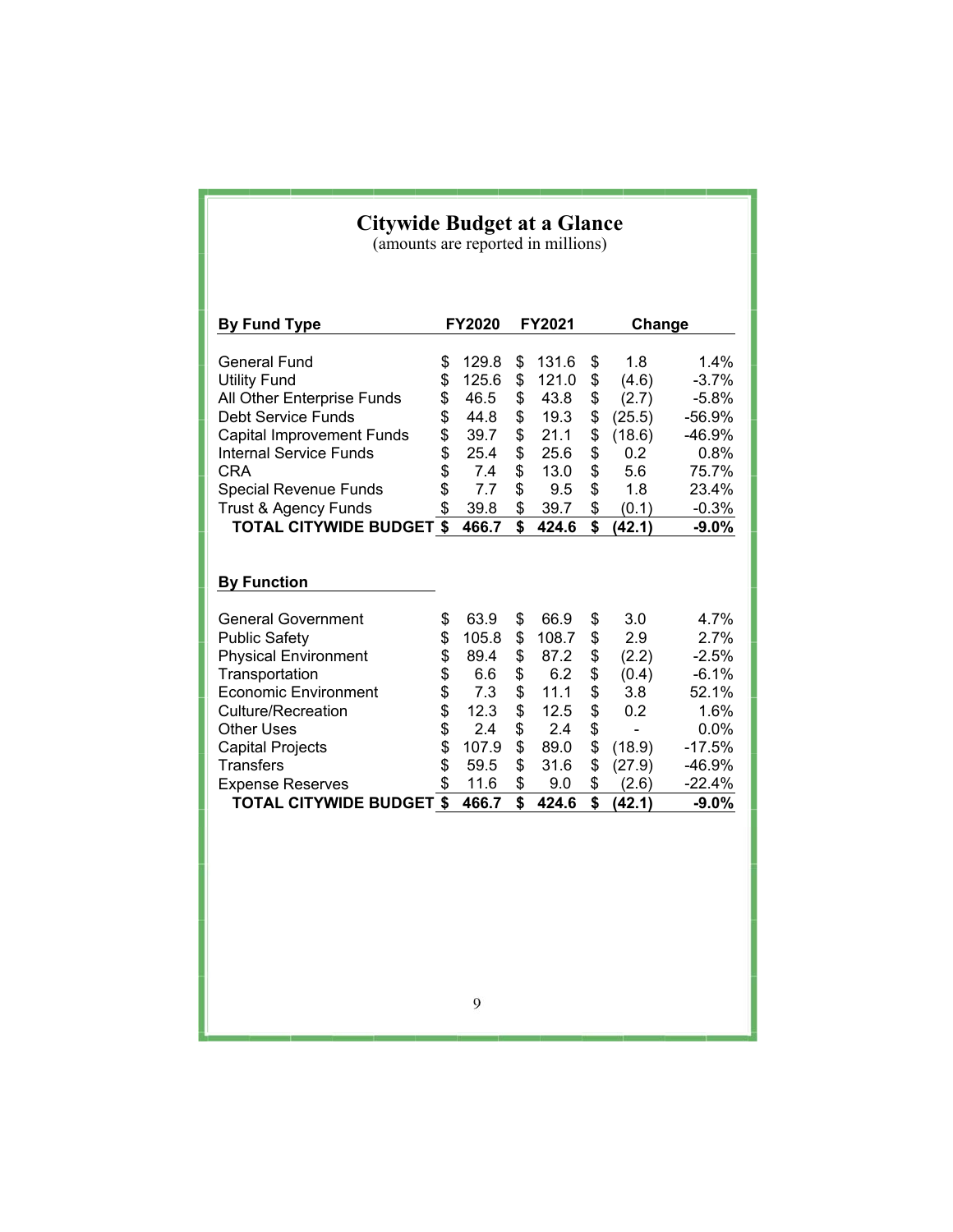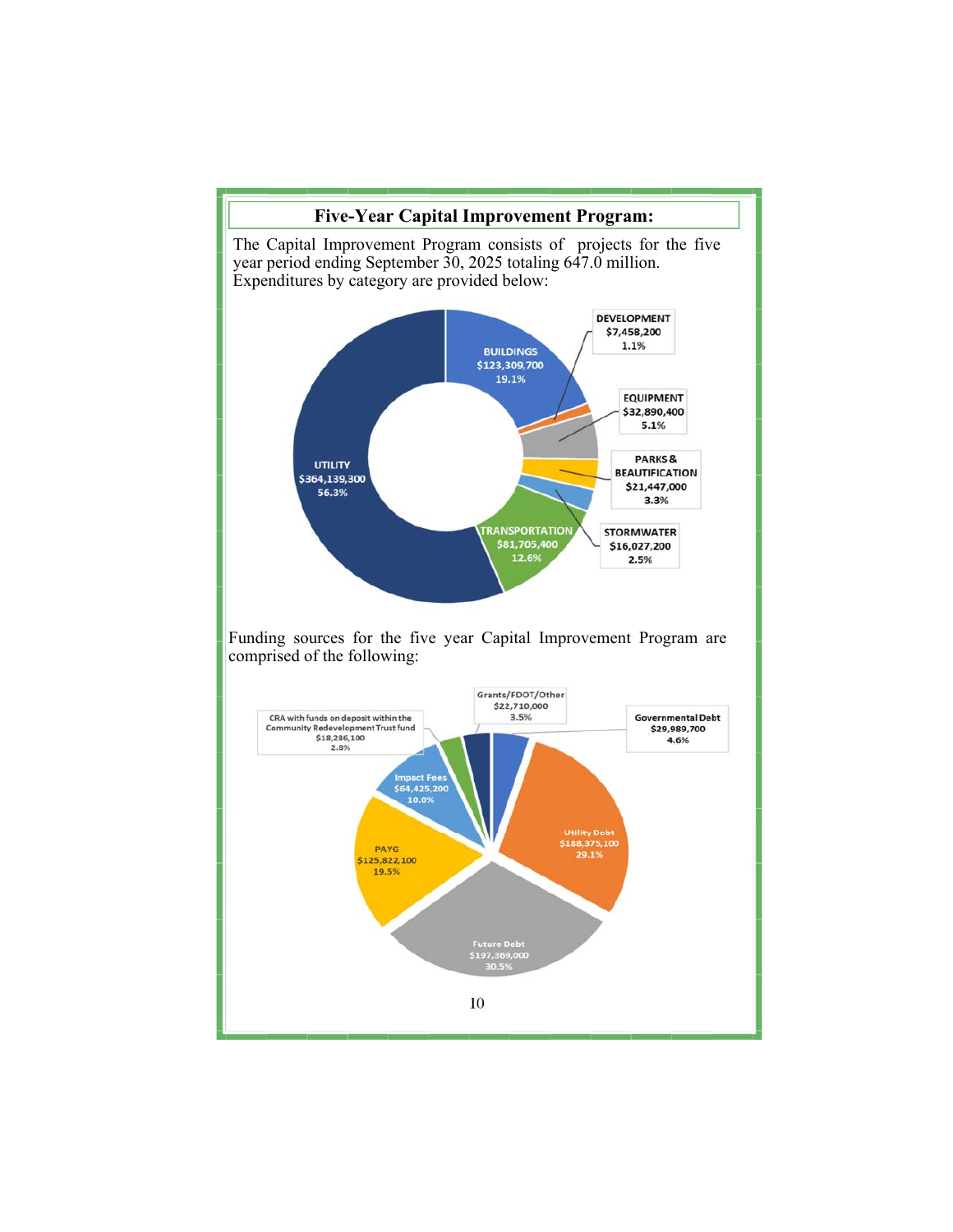## **Major projects in the Five-Year Capital Improvement Program:**  (amounts reported in thousands)

| <b>Project Description</b>                                   | FY2021         | <b>FY2022</b> | <b>FY2023</b> | FY2024                   | FY2025         | <b>Five Year</b><br>Total |
|--------------------------------------------------------------|----------------|---------------|---------------|--------------------------|----------------|---------------------------|
| <b>New City Hall</b>                                         |                |               |               | 15,000                   | 15,000         | 30,000                    |
| New Police Department Facility                               | $\overline{a}$ | 15,000        | 4.000         |                          |                | 19,000                    |
| STARS Complex Expansion Phase I                              |                | 3.500         | 7,000         | 7,000                    | $\overline{a}$ | 17,500                    |
| Fire Station 7 - New                                         | 4,500          | 1,500         |               |                          | -              | 6,000                     |
| <b>Billy Bowlegs Recreation Facility</b>                     |                | 1,500         | 1,500         |                          |                | 3,000                     |
| <b>Other Building Projects</b>                               | 1,646          | 6,003         | 11,634        | 16,254                   | 12,274         | 47,810                    |
| Development Projects                                         | 1,493          | 1,615         | 2,710         | 870                      | 770            | 7,458                     |
| Solid Waste Equipment                                        | 1,824          | 2,225         | 2,212         | 928                      | 1,786          | 8,975                     |
| <b>ITS Equipment</b>                                         | 350            | 2.950         | 2,350         | 1,000                    | $\overline{a}$ | 6,650                     |
| <b>Fire Department Equipment</b>                             | 631            | 967           | 1,087         | 1,087                    | 1,327          | 5,098                     |
| Police Department Equipment                                  | 870            | 2,710         | 500           | 500                      | 500            | 5,080                     |
| Other Equipment                                              | 2,234          | 1,862         | 1.874         | 386                      | 732            | 7,087                     |
| <b>Eastwood Golf Course Renovation</b>                       |                | 3,000         |               |                          | -              | 3,000                     |
| Forum Neighborhood Park                                      | 1,000          | 750           |               | $\overline{\phantom{a}}$ |                | 1,750                     |
| egacy Island                                                 |                | 1,000         |               | -                        | $\overline{a}$ | 1,000                     |
| Other Parks & Beautification Pro-                            |                |               |               |                          |                |                           |
| iects                                                        | 1,700          | 4,909         | 4,119         | 2,434                    | 2,535          | 15,697                    |
| Citywide Drainage Rehab & Drain-<br>age Improvements         | 300            | 300           | 500           | 500                      | 500            | 2,100                     |
| Serena Park Drainage                                         | 350            | 700           | 700           |                          |                | 1,750                     |
| Edgewood Ave Neighborhood<br>Drainage                        |                | 300           | 950           |                          |                | 1,250                     |
| <b>Other Stormwater Projects</b>                             | 2,390          | 800           | 2,415         | 3,352                    | 1,970          | 10,927                    |
| First & Second St Improvements -                             |                |               | 2,775         | 8,436                    |                | 11,211                    |
| Fowler to Seaboard                                           |                |               |               |                          |                |                           |
| Midtown Streetscape Improvements                             | $\overline{a}$ | 5,500         | 5.500         |                          |                | 11,000                    |
| Realign Downtown SR 82                                       | -              | 6,500         | 3,330         |                          | -              | 9,830                     |
| Veronica Shoemaker Improvement -<br>Michigan to SR 80.       |                | 400           | 3,925         |                          |                | 4,325                     |
| Citywide Street Overlay Program                              | 1,300          | 500           | 500           | 500                      | $\overline{a}$ | 2,800                     |
| Serena Park Roadway & Lighting                               | 350            | 825           | 825           |                          |                | 2,000                     |
| US 41 Landscape Improvements                                 | 1,000          | 840           |               |                          |                | 1,840                     |
| Other Transportation Projects                                | 5,982          | 10,110        | 13,062        | 8,160                    | 1,385          | 38,699                    |
| Midtown Water/Sewer Evans-MLK-<br>Edison                     |                | 17,410        | 17,410        |                          |                | 34,820                    |
| <b>Edgewood Trunk Sanitary Sewer</b><br>Improvements         |                | 4,180         | 5,680         | 4,000                    | 5,000          | 18,860                    |
| Pipeline to Cape Coral SWWTP                                 | 6,763          | 6,360         |               | -                        | $\overline{a}$ | 13,123                    |
| Reuse Facility at South Plant<br><b>SWWTP</b>                | 6,710          | 6,110         |               |                          | $\overline{a}$ | 12,820                    |
| Neighborhood Utility Improvement<br>Projects                 | 3,000          | 1,000         | 5,000         |                          |                | 9,000                     |
| Clarifier Rehab (4) Resurface (4)<br>and Trough Covers SWWTP | $\overline{a}$ |               | 591           | 6,451                    | L,             | 7,043                     |
| Inflow and Infiltration Reduction<br>Project                 | 1,500          | 1,750         | 2,000         | 800                      | $\overline{a}$ | 6,050                     |
| Maravilla Sewer Infrastructure                               | 360            | 1,500         | 1,500         |                          |                | 3,360                     |
| Serena Park Water & Sewer                                    | 350            | 1,080         | 1,080         |                          |                | 2,510                     |
| <b>Other Utility Projects</b>                                | 42,417         | 39,544        | 44,888        | 43,523                   | 86,182         | 256,554                   |
| <b>Total CIP</b>                                             | 89,020         | 155,199       | 151,616       | 121,182                  | 129,961        | 646,977                   |
|                                                              |                |               |               |                          |                |                           |